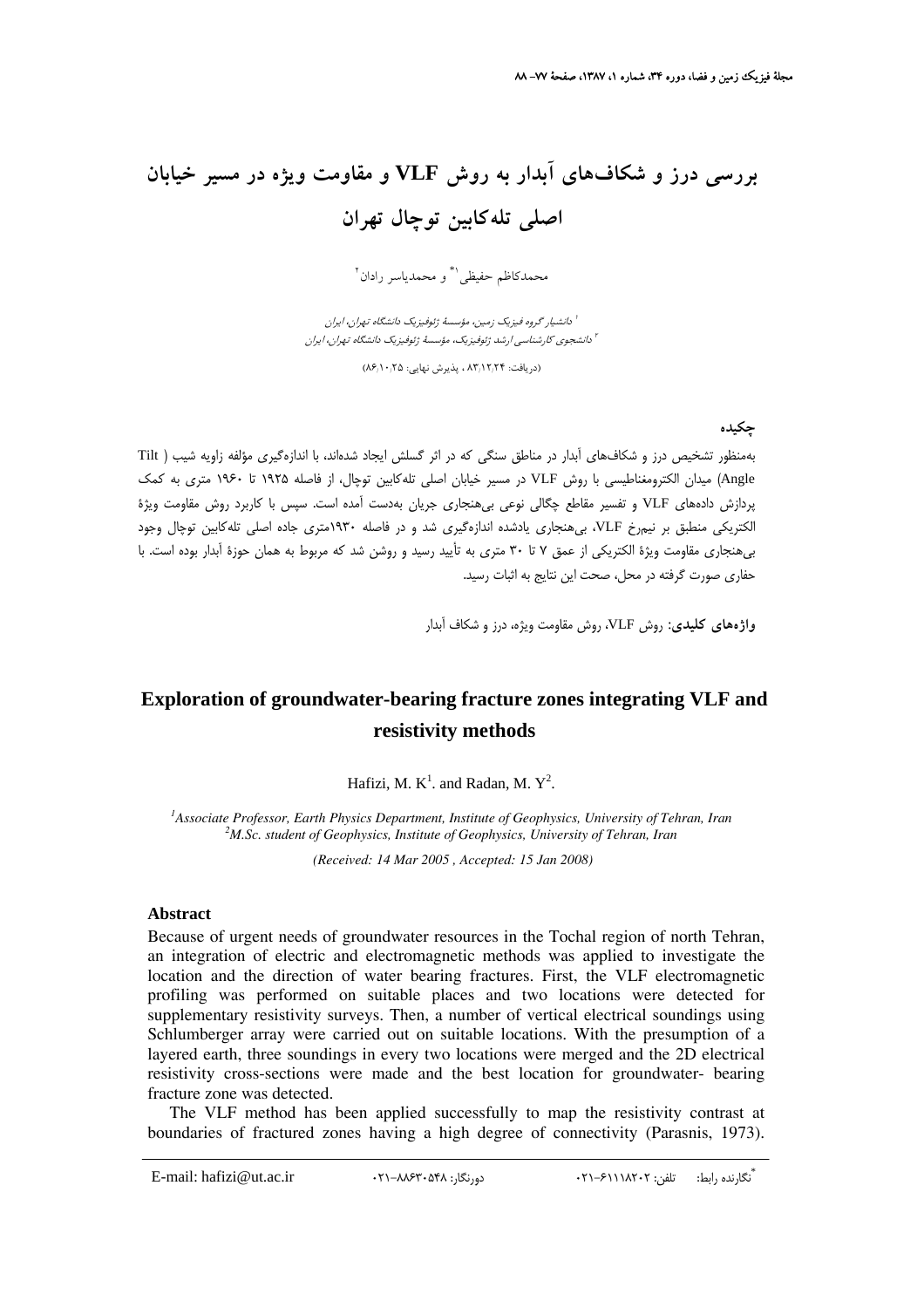Further, the VLF method yields a higher depth of penetration in hard rock areas because of their high resistivity. Therefore, a combined study of VLF and DC resistivity has the potential to be successful (Bernard and valla, 1991; Benson et al., 1997).

For tilt angle measurements, magnetic field coupling with the fracture zone is important. Therefore, the VLF-transmitter should be located along the strike of the target. The depth of investigation is dependent on the frequency used and the resistivity of the host medium. Sharma and Baranwal (2005) suggested a method using real component curve of VLF measurements to locate water bearing fractures. In this method, every significant leap in the data curve indicates a conductive anomaly referring to a fracture in a hard rock medium.

Integrated geophysical studies were performed on the Tochal telecabin region, north of Tehran, Iran. Tochal telecabin is a cultural-sporting complex that begins from the end of Velenjak Street and continues to the vertex of Tochal Mountain. This study was accomplished by a VLF survey followed by a resistivity survey using Schlumberger array to find a suitable location for drilling a well in the Tochal telecabin region.

In order to find the locations that contain water-bearing fractures, nine VLF profiles were performed to study along the main road of the Tochal telecabin. First a suitable transmitter with sufficient power and admissible direction was found and then the measurements with 5m station spacing were done. It is important to note that almost all of the measurements were taken before sunrise when the city wireless transmitters had not begun to work. Because city wireless transmitters generate noise, the instrument cannot get a suitable signal. High noise level is a serious problem on a cold and snowy day. Moreover, the active installations and high voltage transporter cables affect the signal and increase the noise level.

VLF data were collected using an ABEM-WADI instrument. With regard to the pseudo current-density section of first VLF profile, we focused on two major zones along the road. For zone 1, since the probable fault direction in the formation was approximately in the E–W direction, the HWU transmitter in this direction with a frequency of 18.3 kHz located in Le Blance, France was used. For zone 2, since the probable fault direction in the formation was approximately in the N–S direction, the RCV transmitter in this direction with a frequency of 27.1 kHz located in Russia, was used. Next, the other profiles were surveyed along hydrogeologically suitable locations with probable fractures and fault.

Six Schlumberger resistivity soundings were performed in two zones using a DC resistivity meter. Sounding locations were selected by detailed study of the area with a VLF survey as well as by their hydrogeological suitability.

After gathering the measured data, for further detailed information of the subsurface, the measured real anomaly was filtered using the approach of Karous and Hjelt (1983). This process yields pseudo-section of relative current density variation with depth. A higher value of relative current density corresponds to conductive subsurface structures. According to Sharma and Baranwal (2005), every leap of real anomaly may indicate subsurface water-bearing fractures in a hard rock medium. Apparent current density cross-section also gives a rough idea about the dip direction; however, exact dip angle cannot be estimated due to the vertical axis variable being a pseudo depth only.

The current density pseudo-section of three VLF profiles in Zone-2 has an obvious anomaly that is located between 1925m to 1960m along the profile with the dipping angle about  $45^\circ$ . This is the best anomaly found with the VLF method due to its concentration of current density and low noise.

As noted previously, Schlumberger soundings in two Zones were performed (three soundings in each Zone). With the presumption of a layered earth, the soundings were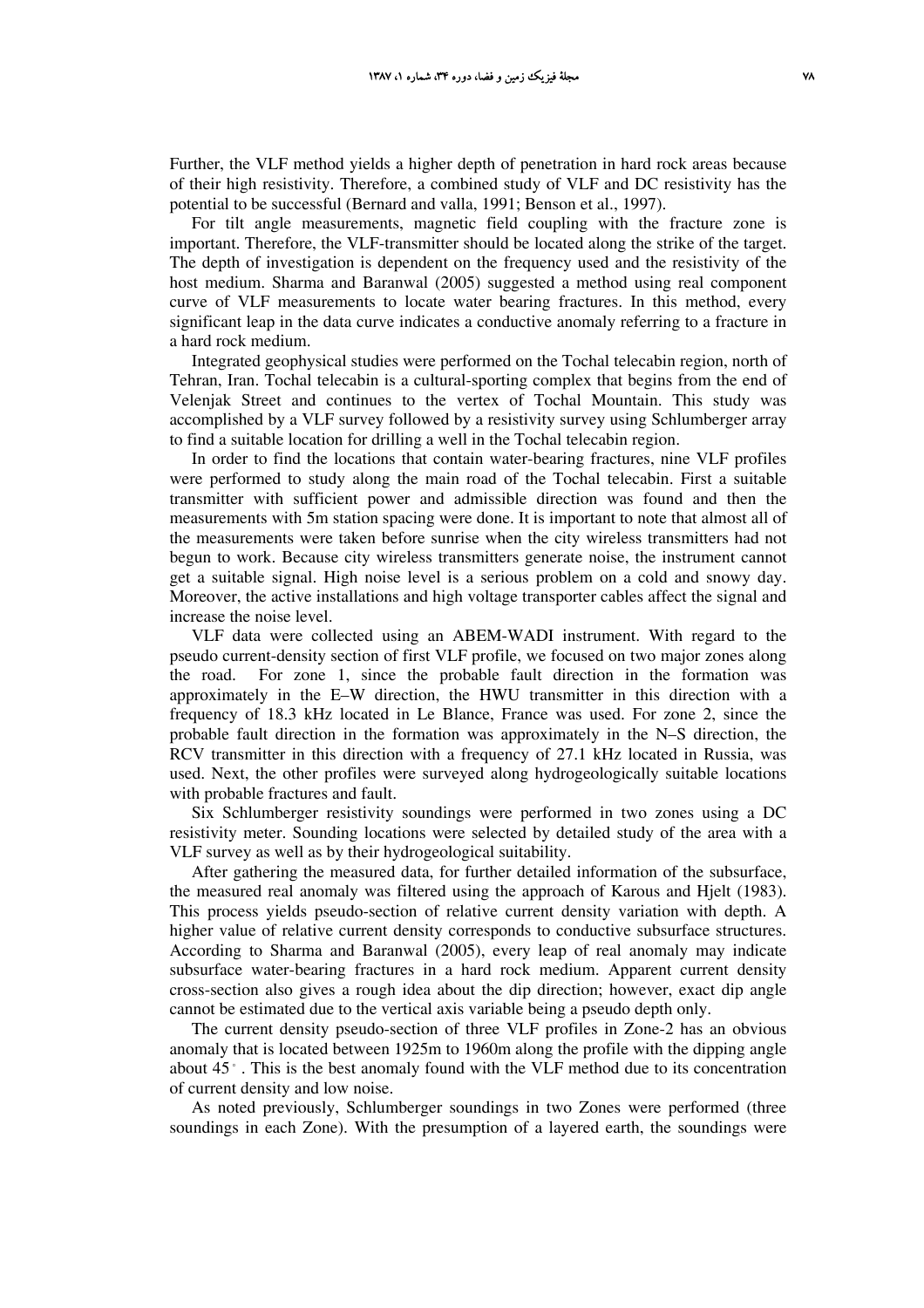measured in the field, then assuming a 2D-interpretation by group of 3 VES merged with the resistivity cross-sections of two VES groups. The anomaly observed in Zone-1 is about an underground pipeline that crosses the line of profile and is not a natural anomaly. In Zone-2, a low resistivity fracture zone is check located at 1930m and continued to depth of 50m and higher which is a natural anomaly.

The existence of water-bearing fractures as previously suggested at a distance of 1930m along the road was proved, making it a suitable place to drill a well. Also with the acceptable results that were given by this method, in order to give more accuracy and speed to geophysical prospecting in the hard rocks that contain probable groundwaterbearing fractures, first we suggest using the VLF method as a fast and low cost way in order to gather some useful information about the formation and anomalous zones. Then with the results of VLF pseudo current-density cross sections, the locations for electrical resistivity surveys can be determined.

**Key words:** VLF method, Resistivity method, Groundwater, Bearing fracture zone

بررسي زيادي را در اختيار قرار ميدهد (مك نيل و لابسون، 1991). بنابراين، بررسي به صورت تركيبي از روشهاي VLF و مقاومت ويژه DC، امكان خوبي براي موفقيت دارد. از دادههاي VLF همچنين براي تشخيص جهت و راستاي گسترش مناسب اجراي عمليات گمانهزني الكتريكي ميتوان بهره جست.

اكتشاف آب در درز و شكاف آبدار محيطهاي سخت و سنگي با دو روش VLF و مقاومت ويژة الكتريكي نخستين بار در كشور و در اين پژوهش مورد استفاده قرار گرفته است. از جمله دلايل انتخاب روش VLF در تحقيق مورد نظر، سادگي و سرعت زياد برداشت دادهها است. لازم به ذكر است كه در ايران بهمنظور اكتشاف قنات (اسديان، 1372)، همچنين اكتشاف آبهاي زيرزميني (حسنشاهي، 1374) و نيز بهمنظور تشخيص آلودگي نفتي خاك (حفيظي، 1381) از روش VLF استفاده شده است. گرين هاوس و هريس (1983) براي آشكارسازي آلودگي دراثر دفن زبالة شهري، بنسون و همكاران (1997) براي تشخيص آلودگي خاك، همچنين برنارد و والا (1991) براي بررسي آب در مناطق سنگي، از تركيب دو روش VLF و مقاومت ويژة

روشهاي ژئوفيزيكي الكتريكي و الكترومغناطيسي به دليل همبستگي خوبي كه بين خصوصيات الكتريكي، زمينشناسي و محتواي سيال وجود دارد، بهصورت گسترده در پيجوييهاي منابع زيرزميني مورد استفاده قرار ميگيرند. از ميان روشهاي متعدد الكتريكي، روش مقاومت ويژه DC براي گمانهزني عمودي الكتريكي (مانند آرايه شلومبرژه) به طرز مؤثري در بررسي آبهاي زيرزميني مورد توجه است.

در مناطق صخرهاي، آب زيرزميني در شكستگيها و شكافهاي سنگ ميزبان يافت ميشود. مقدار آب استحصال شده به اندازه و بزرگي درز و شكافها و ميزان اتصال آنها به هم بستگي دارد. از گمانهزني شلومبرژه معمولاً براي تعيين تغييرات مقاومت ويژه در عمق استفاده ميشود، با اين حال گمانهزني مقاومت ويژه در هر مكاني بدون داشتن اطلاعات اوليه بسيار مشكل است. در اين زمينه از روش VLF بهطور موفقيتآميزي براي به نقشه درآوردن تغييرات مقاومت ويژه در محدوده درز و شكافهايي كه از اتصالات خوبي برخوردارند استفاده شده است (پاراسنيس، 1973). علاوه بر اين، روش VLF در مناطق صخرهاي بهدليل مقاومت ويژه زياد زمينه، عمق

**1 مقدمه**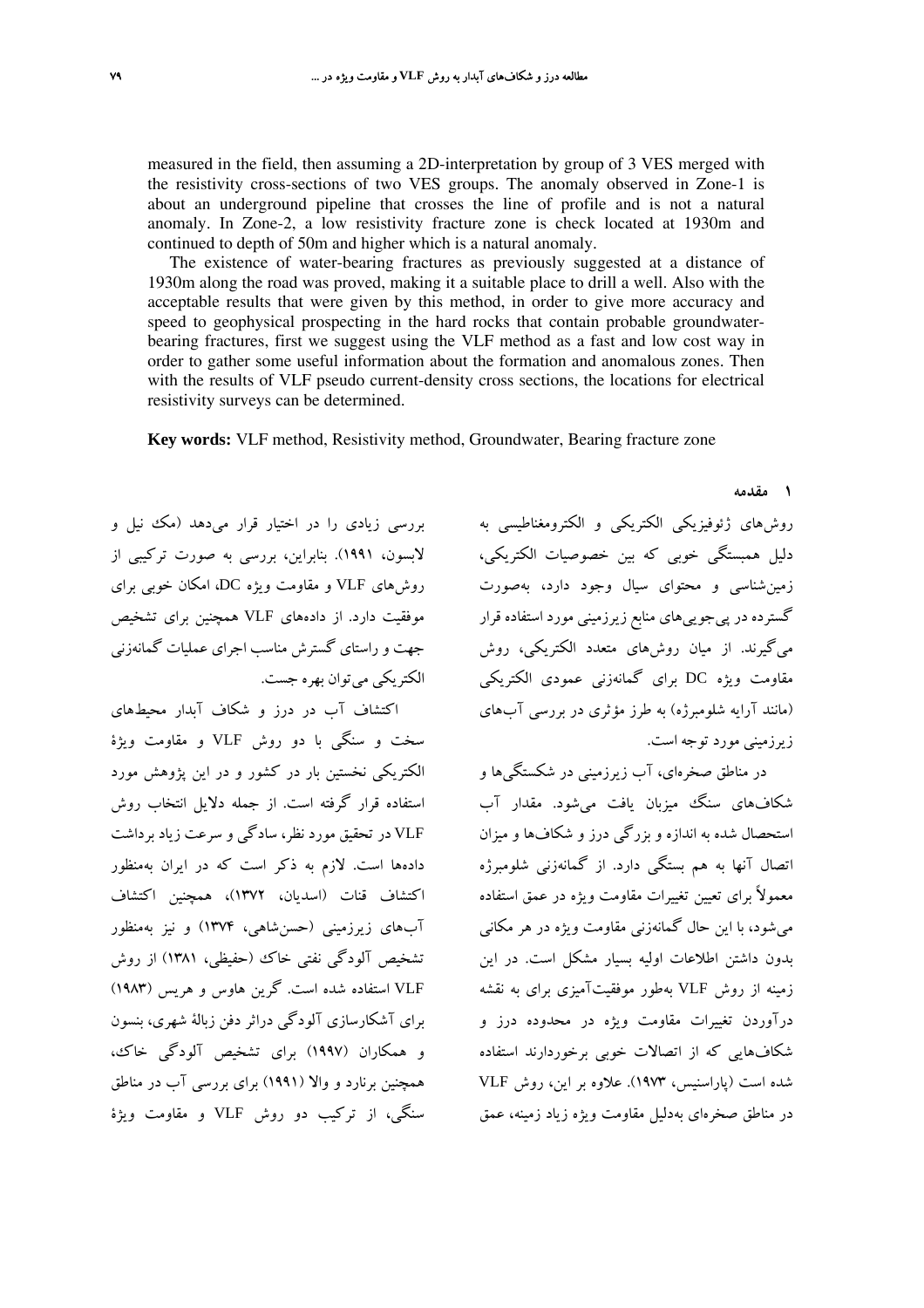الكتريكي استفاده كردهاند. شارما و بارانوال (2005) نيز با استفاده از مقاطع چگالي جريان بهدست آمده از دادههاي VLF و اجراي عمليات مقاومت ويژه در مكانهاي داراي چگالي جريان زياد، وجود آب در اين زونها را بررسي كردهاند.

نتايج كارهاي شارما و بارانوال روشن ساخت كه در فاصلهاي كه پرشي قابل ملاحظه در منحني دادههاي اصلي (فيلتر نشده) وجود دارد، مقطع چگالي جريان، بيهنجاري با مقاومت ويژة كم نشان ميدهد كه اين ميتواند نشانهاي از وجود آب بهشمار آيد. در پژوهش حاضر نيز با توجه به نتايج چشمگير كارهاي شارما و بارانوال، از فكر استفادة همزمان از روشهاي VLF و مقاومت ويژة الكتريكي براي تشخيص محل قرارگيري درز و شكافهاي آبدار در مسير جادة اصلي تلهكابين توچال تهران بهرهگيري شده است.

**2 كميتهاي اندازهگيري در روش VLF**  در برداشتهاي صحرايي VLF ميدان الكترومغناطيسي كل را اندازه مي گيريم، زيرا روش سادهاي براي جداسازي ميدانهاي اوليه و ثانويه در دست نيست. پارامترهايي كه در گيرندههاي VLF ثبت ميشوند عبارتاند از: الف- زاويه كجي (Angle Tilt يا α (كه همان زاويه بين محور بزرگ بيضي قطبش با افق است. با استفاده از روابط (اسميت و وارد، 1974) ميتوان نوشت:

$$
\tan 2\alpha = \pm \frac{2(H_z/H_x) \cos \Delta \varphi}{1 - (H_z/H_x)^2}
$$
 (1)

که در آن  $\alpha$  زاويهٔ شيب،  $\mathrm{H}_x$  و  $\mathrm{H}_x$  شدت مؤلفهٔ ميدان فائم و افقي، و  $\Phi_x - \phi_x = \Delta \varphi = 0$  اختلاف فاز بين مؤلفهها است.

بر اين اساس بيهنجاري حقيقي اندازهگيري شده را ميتوان بهصورت زير نوشت:

$$
real part: \tan \alpha \times 100\% \tag{1}
$$

ب- بيضويت (Ellipticity يا S ) يا نسبت محور كوچك بيضي قطبش به محور بزرگ آن. با استفاده از روابط (اسميت و وارد، 1974) خواهيم داشت:

$$
e = \frac{H_z H_x \sin \Delta \varphi}{H_1^2}
$$
 (\*)

که در آن ٤ بيضويت،  $\mathrm{H}_{x}$  و  $\mathrm{H}_{x}$  شدت مؤلفهٔ ميدان اختلاف فاز بين مؤلفهها، ϕ<sup>x</sup> − ϕ<sup>z</sup> = ϕ ∆قائم و افقي، ست.  $\mathrm{H}_1 = \left| \mathrm{H}_{\mathrm{z}} \, \mathrm{e}^{\mathrm{i} \Delta \phi} \mathrm{S} \mathrm{in} \alpha + \mathrm{H}_{\mathrm{x}} \, \mathrm{Cos} \alpha \right|$  است بر اين اساس بيهنجاري مجازي اندازهگيري شده را ميتوان بهصورت زير نوشت:

 $imaginary part : e \times 100\%$  (\*) اين دو كميت پارامترهاي اساسي ناميده ميشوند كه ميدان VLF را بهطور كامل توصيف ميكنند.

**3 بهينهسازي و تفسير دادهها در روش VLF** روشهاي متداول تفسير دادههاي VLF كيفياند. دادههايي كه در عمليات صحرايي برداشت شدهاند را ميتوان بدون هيچ تقليل و يا بهينهسازي تفسير كرد. يك كارشناس باتجربه با رسم مقادير مؤلفههاي حقيقي و مجازي برحسب فاصله براي هر پيمايش، اغلب ميتواند محل قرارگيري شكستگيها و يا منطقههاي داراي هدايت الكتريكي زياد را در تفسير مشخص كند.

فنون فيلتر كردن اغلب براي بهبود دادهها و ساده كردن تشخيص محل تلاقي زاويه شيب مورد استفاده قرار ميگيرد. دو روش متداول فيلتركردن عبارتاند از فيلتر فريزر (فريزر، 1969) و فيلتر كاروس (كاروس و هجلت، 1983). فيلتر فريزر به آساني محلهاي صفر زاويه شيب را به قله تبديل ميكند. فيلتر كاروس مقدار جريان در عمق مشخصي را محاسبه ميكند كه عموماً "چگالي جريان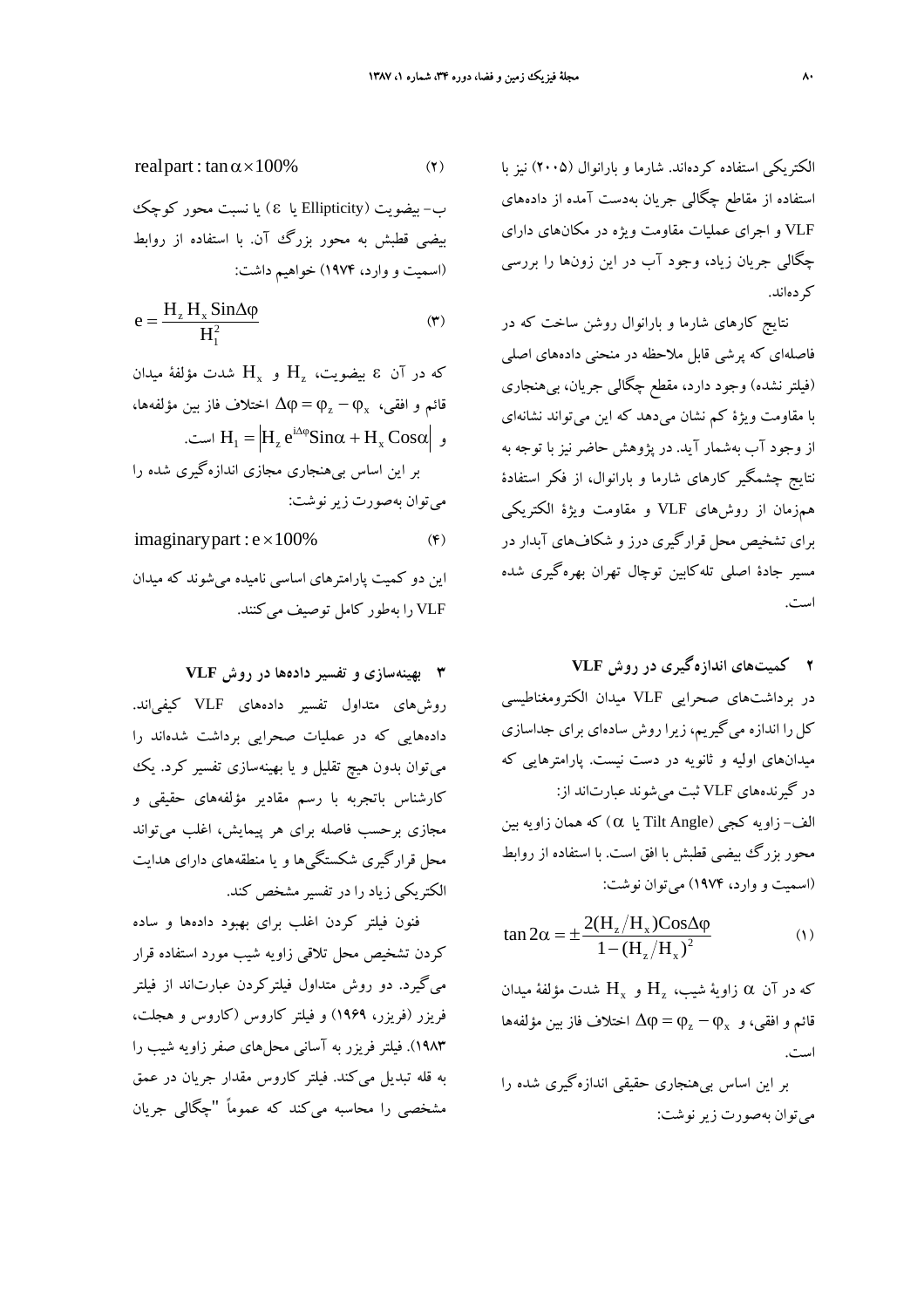(current density) خوانده مي شود.

ميتوان از اين موقعيت قرارگيري چگالي جريان، در تفسير پهناي شكستگي استفاده فراواني كرد. برنامههايي تجارتي نيز وجود دارند كه با استفاده از فيلتر كاروس، دادهها را محاسبه و رسم ميكنند. با استفاده از اين برنامهها، چگالي جريان برحسب عمق بهصورت شبه مقطع چگالي جريان تهيه مي شوند.

به منظور تشخيص امتداد جهتگيري يك شكستگي، لزوماً بايد دو پيمايش (و ترجيحاً بيشتر) به حد كافي نزديك به هم در اختيار داشت تا بتوان بيهنجاري مورد نظر را از همبستگي بين پيمايشها ردگيري كرد. از راه برانبارش مجموعه نيمرخها، ايجاد همبستگي بين شكستگيها و يا منطقههاي هادي در سرتاسر محدوده كاوش امكان پذيراست. وقتي امتداد يك شكستگي تعيين شد، آنگاه بررسي اينكه آيا در مسير خود با منطقه مورد نظر ما تقاطع دارد يا خير، در برنامه تحقيق قرار ميگيرد.

روشهاي كمي در تفسير، از تطبيق منحنيهاي صحرايي با منحنيهاي استاندارد بهره ميگيرند. ووزف و مادن (1971) تعدادي از اين منحنيها را كه در تفسير VLF قابل استفادهاند، تهيه كردهاند. روش ساده مدلسازي پيشرو را ميتوان با استفاده از فرمولهاي بيان شده در كتاب تلفورد و همكاران (1984) كامل كرد. در هنگام مدلسازي بايد توجه داشت كه تعدادي از فرضيهها ممكن است در موقعيت موردنظر نادرست باشند. در صورتيكه تعداد كافي داده در پيمايشهاي موازي جمعآوري شده باشد، به نقشه در آوردن دادهها به منظور تشخيص حوزههايي با هدايت الكتريكي زياد، امكانپذيراست.

**4 جغرافيا و زمينشناسي محدودة مورد بررسي**  تلهكابين توچال تهران مجموعهاي فرهنگي تفريحي است كه از انتهاي خيابان ولنجك در شمال تهران آغاز ميشود و تا قلة توچال ادامه مييابد. محدودة تلهكابين از لحاظ

زمينشناسي، در منطقة سازند كرج قرار گرفته است. سازند كرج حاصل نهشتههاي آذرآواري زيردريايي و جريانهاي آتشفشاني است و از واحدهاي مهم چينهشناسي ايران محسوب ميشود. اين سازند با ضخامتي حدود 3850 متر در قلة توچال شمال تهران را در دورة ائوسن مياني بهجاي گذاشته است.

نام سازند كرج از درهاي به همين نام در غرب تهران واقع در دامنة جنوبي البرز مركزي گرفته شده است. اين سازند، در گذشته با اسامي «سري سبز» و «طبقات سبز» نيز معرفي مي شد. دِدوال (Dedual) در ۱۹۶۷، مجموعهاي از سنگهاي توفي و آتشفشاني متعلق به ائوسن در البرز جنوبي را كه كنگلومراهاي فجن و آهكهاي زيارت را پوشاندهاند، در قالب سازند كرج معرفي كرد. سازند كرج عمدتاً از توفهاي سبز با لايهبندي مشخص، و نهشتههاي شيلي تشكيل شده است. مسير تلهكابين توچال عمدتاً شامل گدازههاي آندزيتي- بازالتي و در بعضي نقاط بِرِشي است كه رگههاي كلسيتي و سيليسي آنها را قطع كردهاند (يساقي، 1368).

در امتداد گسل امامزاده داوود، بخشهاي متفاوتي از سازند كرج بر روي يكديگر رانده شدهاند. گسل امامزاده داوود با طولي معادل 21 كيلومتر و راستاي شمال غربي- جنوب شرقي، از شمال غربي مزرعة تالون تا شمال ولنجك (تلهكابين توچال) ادامه دارد. اين گسل در اين محل به گسل شمال تهران برخورد ميكند و ادامة آن در آبرفتهاي شمال تهران قرار گرفته است. وجود اين گسلها و برخورد آنها، مخصوصاً در محدودة مورد بررسي در جادة اصلي تلهكابين توچال، به نوبة خود باعث ايجاد درز و شكافها و شكستگيهاي فراوان دراين محدود شده است.

**5 خصوصيات دستگاههاي استفاده شده**  دستگاه مورد استفاده در اندازهگيري VLF، دستگاه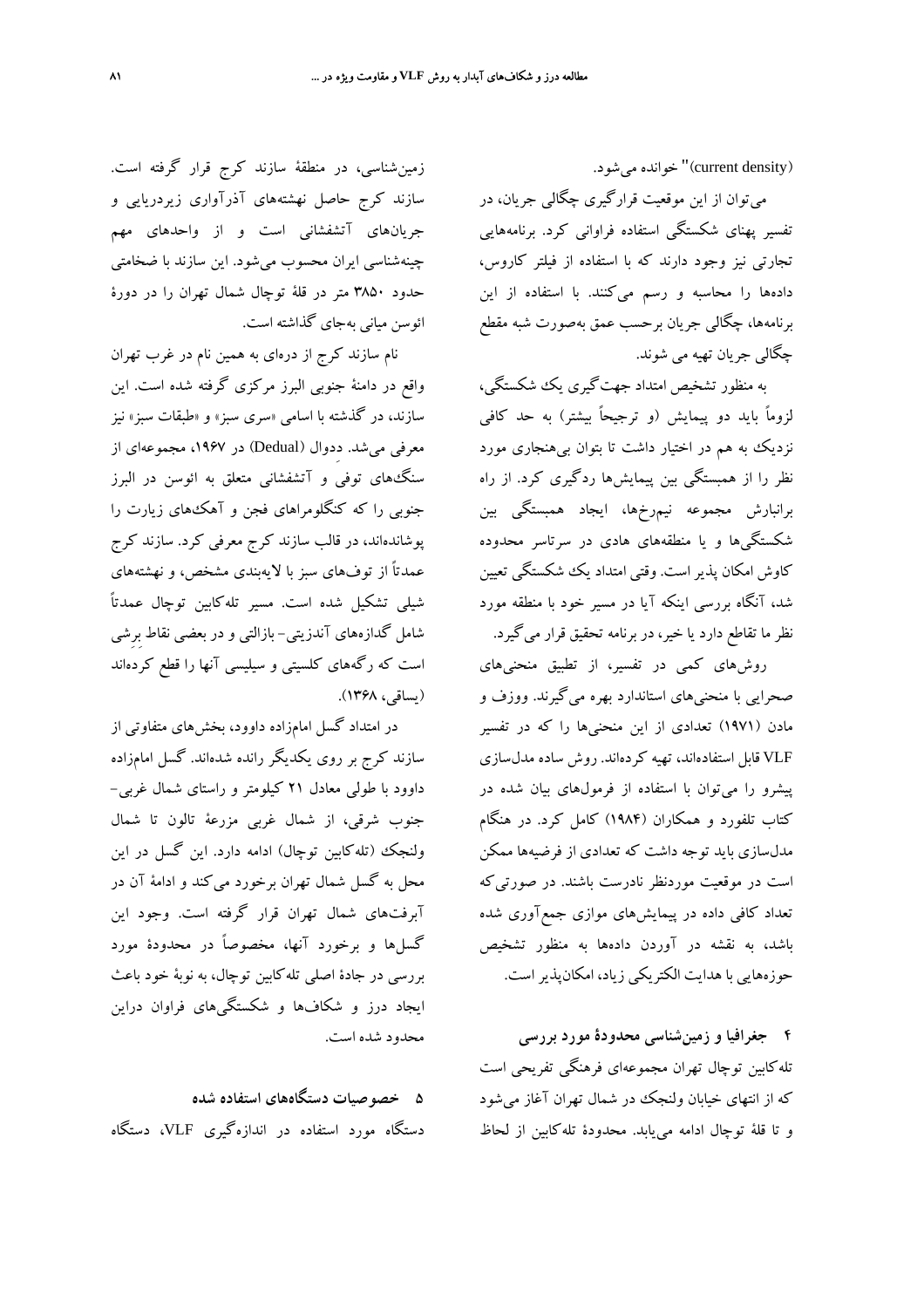WADI ساخت شركت سوئدي ABEM و شامل قسمتهاي آنتن، واحد اندازهگيري، رايانه كوچك و بخش كنترل كننده است. آنتن در اين دستگاه از هزاران دور سيم با هسته آهن هيدروكسيد به طول 15 سانتيمتر درست شده است. فرستندههاي VLF در سراسر جهان به طور فعال توزيع شدهاند و با برنامههاي منظم ارسال موج ميكنند. در اين پژوهش از فرستنده Blanc Le در فرانسه با بسامد KHz 18/3 استفاده شده است. قسمت اندازهگيري و پردازش سيگنال شامل دستگاه گيرنده، تقويتكننده و فيلترهاي آنالوگ، باتريها و خروجيهاي چاپگرو رايانه است.

دستگاه مورد استفاده در اندازهگيري مقاومت ويژه با ارايه شلومبرژه دستگاه Terrameter مدل C300SAS ساخت شركت سوئدي ABEM به همراه الكترودهاي فلزي و كابلهاي رابط است.

## **6 برداشت و تفسير دادههاي ژئوفيزيكي 1-6 روش VLF**

نظر به اينكه در ساعتهاي متفاوت شبانهروز، وجود نوفه زياد مانع از برداشت دادههاي مفيد ميشد، برداشتهاي VLF بيشتر در موقع سحر و تا قبل از روشن شدن هوا، و قبل از شروع فعاليتهاي مخابراتي ايستگاههاي فرستنده اطراف محل اندازهگيري صورت گرفته است. به همين علت برداشت دادهها در امتداد چند نيمرخ و در روزهاي مختلف صورت گرفته است. با توجه به خصوصيات زمينشناسي منطقه، نحوه قرارگيري درههاو پوشش گياهي مشاهده شده در ناحيههاي متفاوت جاده، بررسي آبيابي روي محدودة فاصلة 1800 تا 2100 متري جادة آ سفالت متمركز شد. بدين منظور برداشتهاي VLF و مقاومت ويژة الكتريكي در ناحيه يادشده صورت گرفت كه شرح آن چنين است:

نيمرخ -1VLF از فاصلة 1880 تا 2020 متري شمال جاده با فاصلة قرائتهاي 5 متري برداشت شده است. در برداشت دادهها از فرستندهاي با بسامد Khz 18/3 واقع در Blanc Le فرانسه استفاده شده است.

با اعمال فيلتر كاروس و هجلت، 1983 روي دادهها و رسم نتايج بهدست آمده، نقشة توزيع چگالي جريان زيرسطحي براي نيمرخ برداشت شده برحسب عمق بهدست ميآيد. اين نقشه ميتواند نحوة قرارگيري زونهايي با چگالي جريان متفاوت را در زيرسطح نمايان كند. وجود بيهنجاريهاي رسانا در نقاطي از نقشه مدنظر قرار ميگيرد كه چگالي جريان زيادي از خود نشان دادهاند.

همانگونه كه قبلاً نيز اشاره شد براساس نتايج كارهاي شارما و بارانوال، هر جا كه در منحني دادههاي حقيقي برداشت شده، يك پرش بلند اتفاق افتاده، نقشة چگالي جريان مربوط به آن يك بيهنجاري رسانا با چگالي جريان زياد را نشان ميدهد (شكل 3). در نيمرخ -1VLF نيز با توجه به نقشة چگالي جريان در فاصلة 1925 تا 1960 متري زون داراي چگالي جريان زياد (رنگ سرخ) به چشم ميخورد كه نشانهاي از وجود درز و شكافهاي آبدار در آن محل است.

بهمنظور بررسي بيشتر و تأييد بيهنجاري مشاهده شده در نيمرخ -1VLF، نيمرخ ديگري به موازات آن با نام -2VLF در ارتفاع بالاي جاده از فاصلة 1775 تا 2075 متري برداشت شد. با اعمال فيلتر كاروس و هجلت و ترسيم نقشة چگالي جريان، بيهنجاري مشابهي در فاصلة 1925 تا 1960 متري آشكار شد كه اين مورد وجود يك بيهنجاري رسانا (درز و شكافهاي آبدار) را نمايان ميكند (شكل 4). البته همانطور كه در نقشهها ديده ميشود، ميزان گسترش اين بيهنجاري از مورد مشابه در نيمرخ -1VLF محدودتر است و اين ممكن است بهدليل شيب زمين باشد.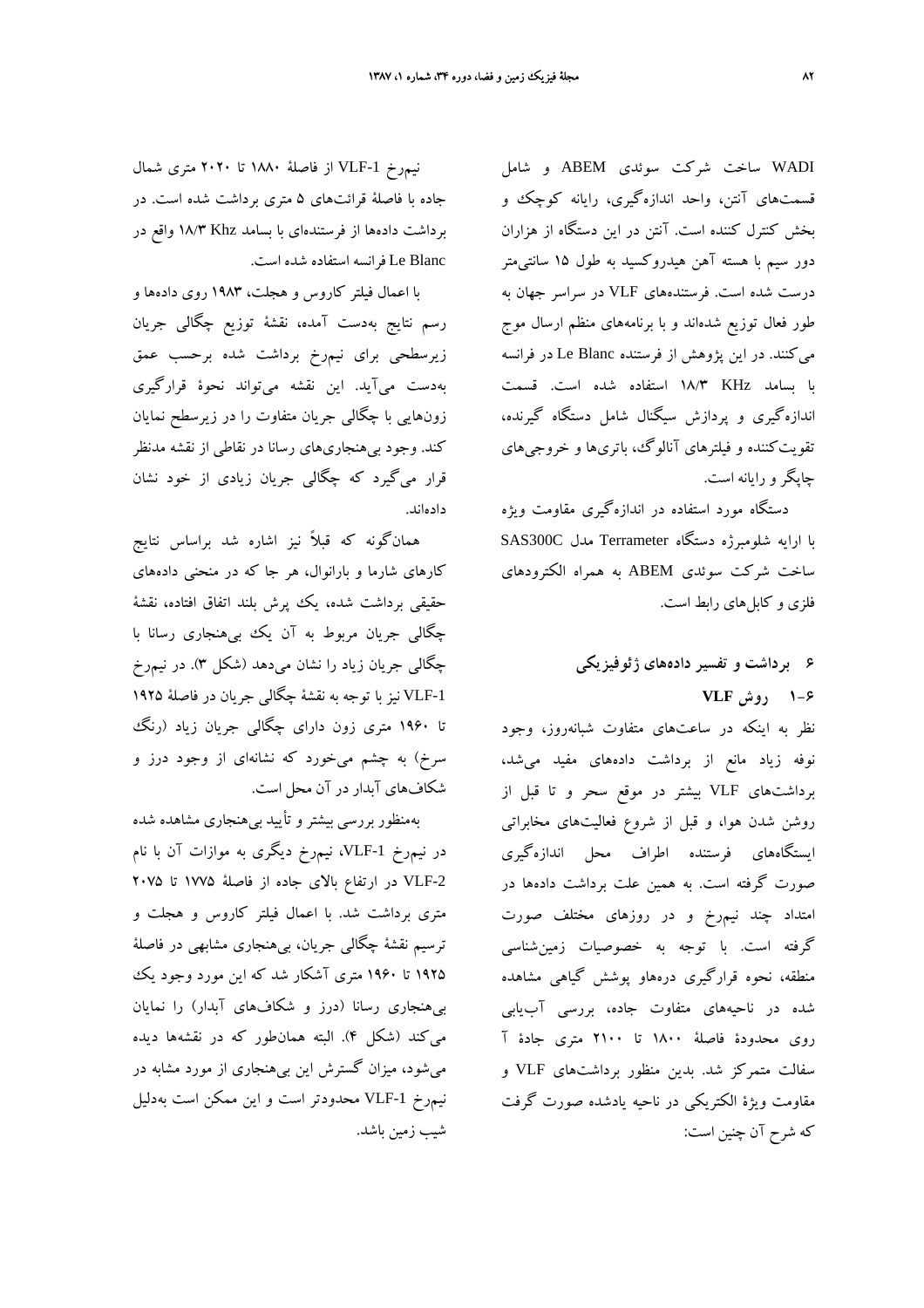**2-6 روش مقاومت ويژة الكتريكي**  به منظور بررسي كمي و دقيقتر محدودة بيهنجاري مشاهده شده، بررسي مقاومت ويژة الكتريكي نيز در ناحيه مورد نظر صورت گرفت. دادههاي مقاومت ويژه نيمرخ RES-1 متشكل از سه سونداژ قائم (2Ves1, Ves2, Ves متشكل است و پوشش مقاومت ويژة الكتريكي از فاصلة 1917 تا 1953 متري را با آراية شلومبرژه عملي ساخته است. وارونسازي دو بعدي دادهها با روش كمترين مربعات با مدلسازي به روش المانهاي محدود يا تفاضلهاي محدود با نرمافزار DINV2RES صورت گرفته و داراي خطاي RMS برابر 2/7 درصد است (خطاي كمتر از 5 درصد ايدئال است) كه اين به نوبة خود نشان از صحيح بودن مدل دارد (شكل 5).

در فاصله 1930 متري و در عمق 7 تا 30 متري بيهنجاري مقاومت ويژة الكتريكي كم با رنگ سبز پررنگ كه با بيهنجاري دادههاي VLF همخواني دارد نشانگراحتمال وجود آب در اين محل است.

بايد توجه داشت كه وجود مقاومت ويژة الكتريكي كم در سطح ناشي از وجود خاكهاي ريزدانة سطحي است. نمونه سونداژ مقاومت ويژه الكتريكي همراه با دادههاي خام در شكل 6 و جدول 1 آمده است. بيهنجاري يادشده با تفسير يكبعدي سونداژ 2VES كه در عمق 7 متري لايهاي با مقاومت ويژه حدود 40 اهم متر و ضخامت حدود 7 متر نشان داده شده، مناسبت دارد (شكل 7).

**7 نتيجهگيري** 

با توجه به نتايج بهدست آمده از بررسيهاي ژئوفيزيكي به روشهاي VLF و مقاومت ويژة الكتريكي، وجود و تمركز درز و شكافهاي آبدار در فاصلة 1930 متري كنار جادة آسفالته تلهكابين توچال تشخيص داده شده است و اين نقطه براي حفاري مناسب اعلام شد. با حفاري صورت گرفته در محل، وجود آب از عمق 7 متري زمين به اثبات رسيد.



**شكل .1** نقشة خيابان اصلي تلهكابين توچال، امتداد نيمرخهاي VLF و محل قرارگيري سونداژهاي الكتريكي.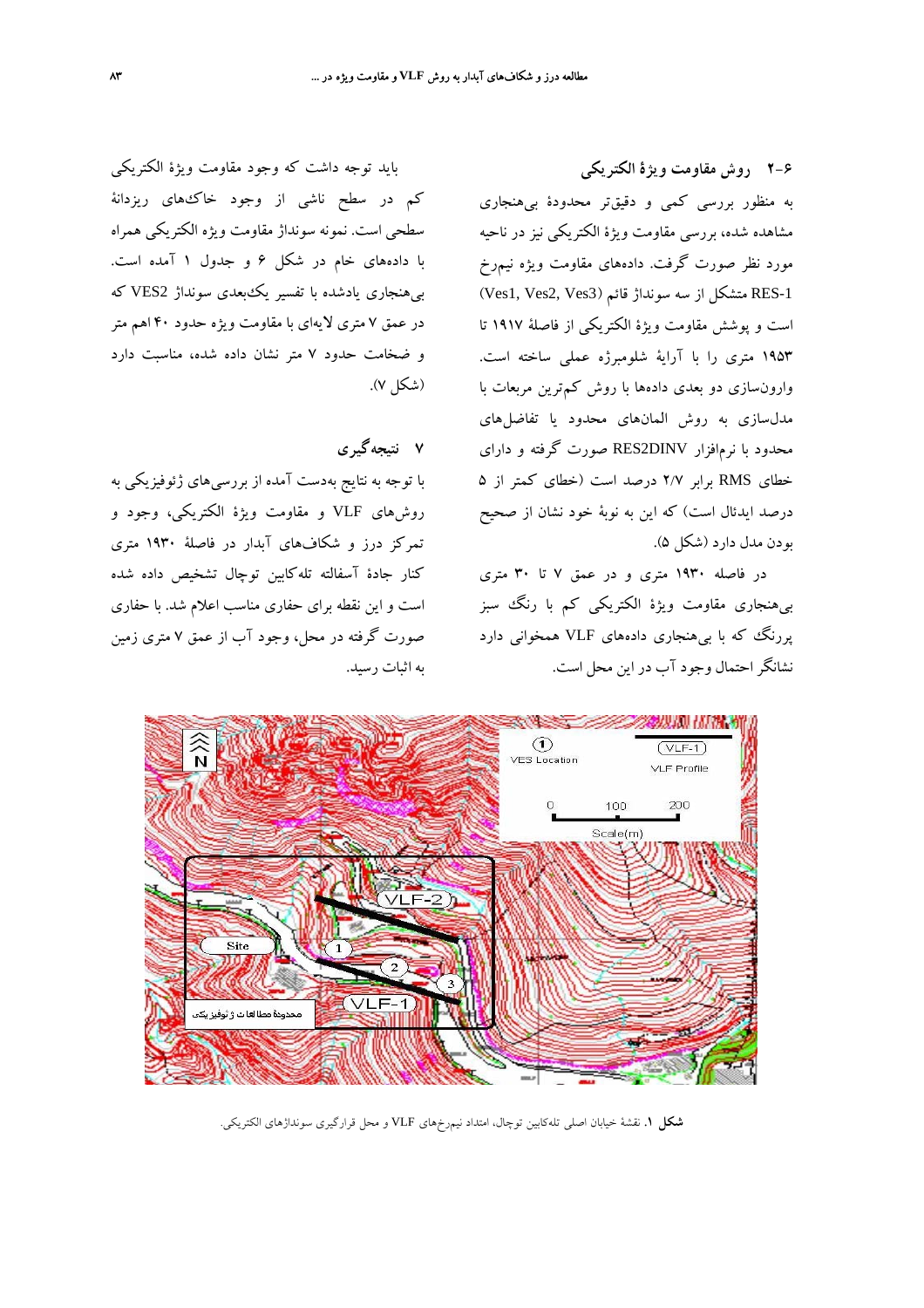

**شكل .2** منحني دادههاي حقيقي و نقشة چگالي جريان از نتايج كارهاي شارما و بارانوال (2005) كه روشن ميسازد پرشهاي بلند در منحني دادهها، متناظر با بيهنجاريهاي رساناي زيرسطحي با چگالي جريان زياد است.



**شكل .3** منحني دادههاي حقيقي و نقشة چگالي جريان براي نيمرخ -1VLF.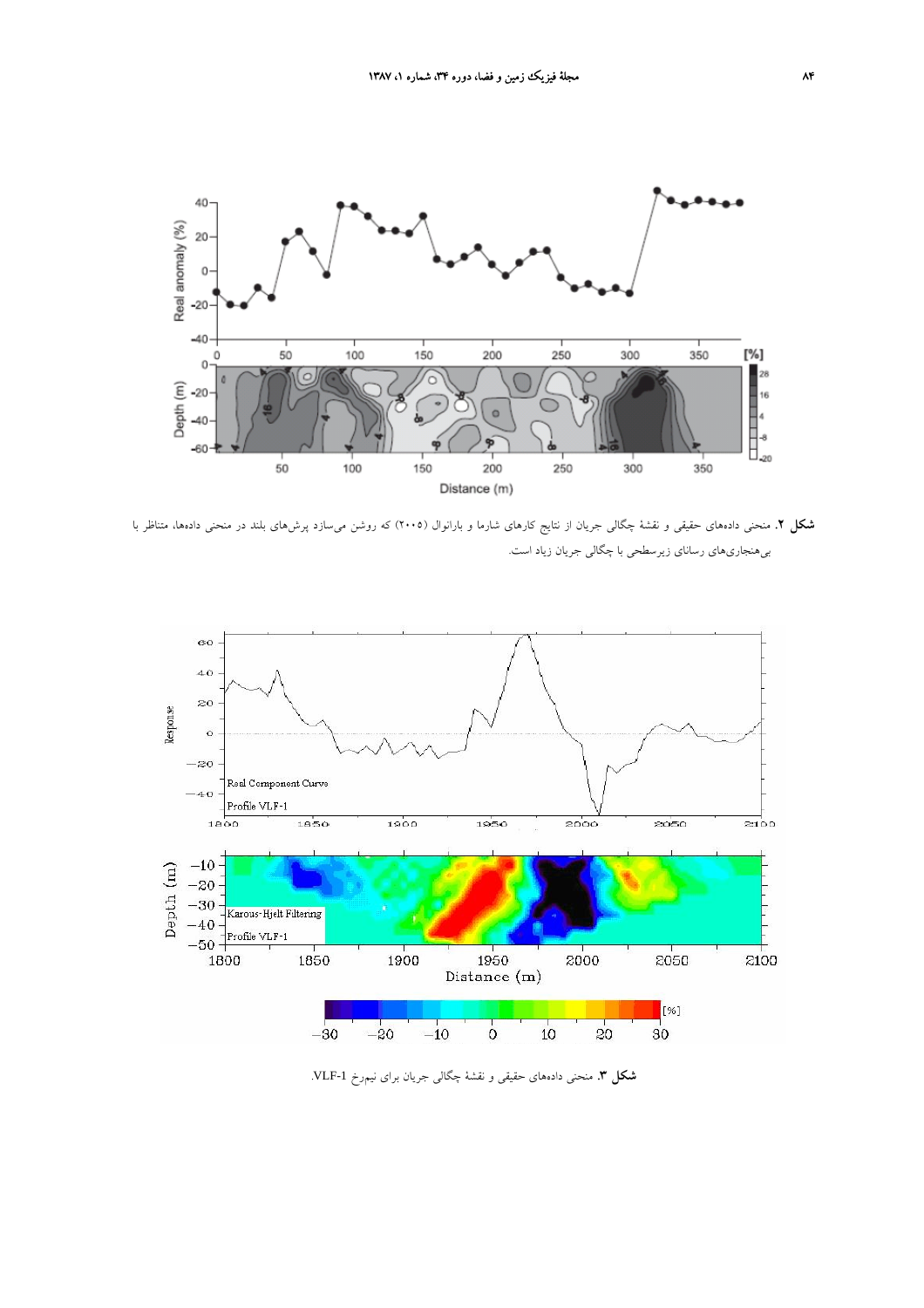

**شكل .4** منحني دادههاي حقيقي و نقشة چگالي جريان براي نيمرخ -2VLF.



**شكل .5** مقطع وارونسازي شده نيمرخ مقاومت ويژة الكتريكي -1RES كه محل بيهنجاري با مقاومت ويژة الكتريكي كم را در فاصله 1930 متري در عمق بين 7 تا 50 متري نشان ميدهد.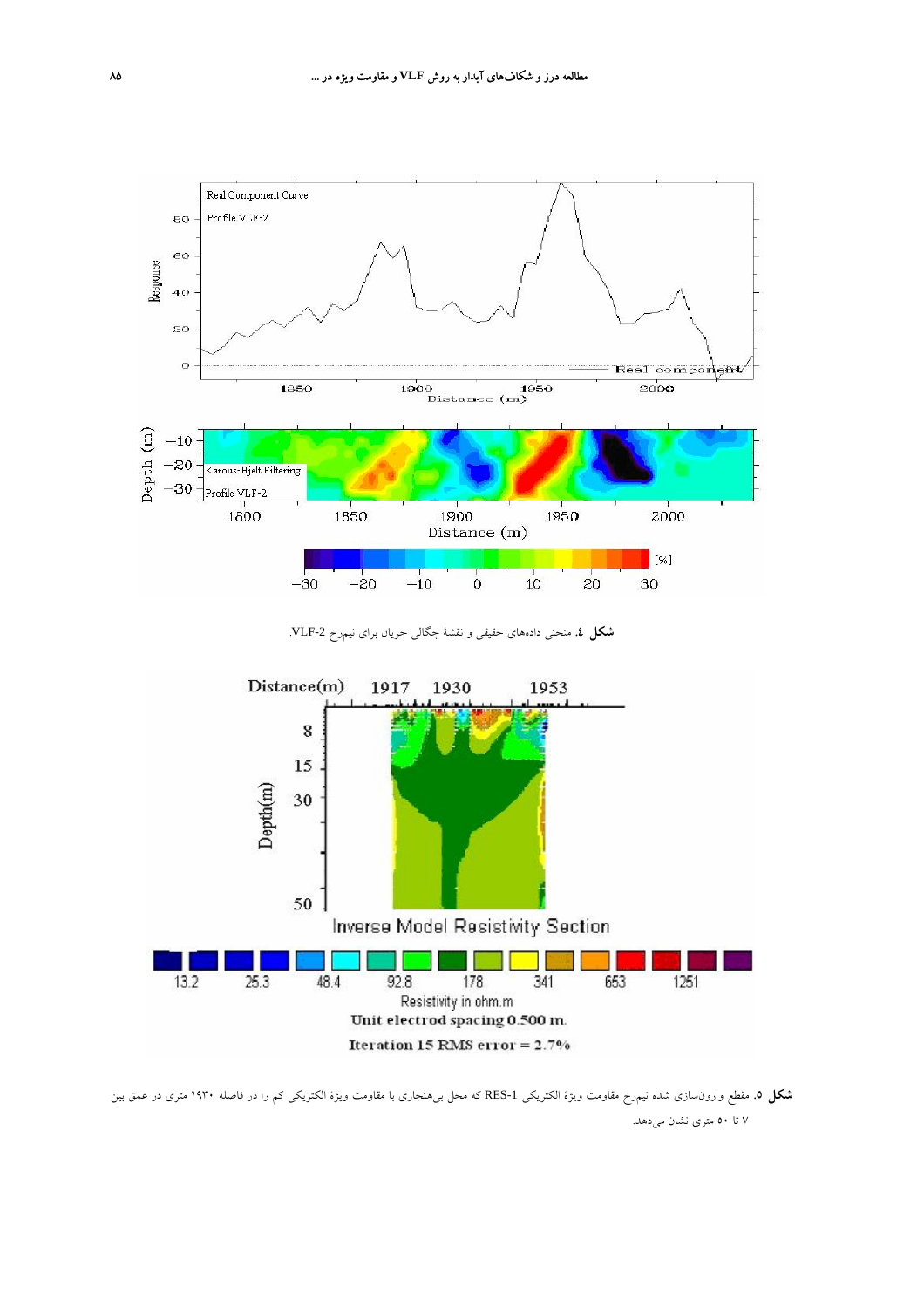

**شكل .6** منحني سونداژ 2VES در فاصله 1930 متري ديده ميشود.



**شكل .7** تفسير يكبعدي سونداژ 2VES در فاصله 1930 متري كه لايه مقاومت ويژه كم در عمق 7 متري ديده ميشود.

| $AB/2$ (m) | <b>MN</b> | $\rho(\Omega,m)$ |
|------------|-----------|------------------|
| 3.16       | 1         | 169              |
| 4.64       | 0.3       | 0                |
| 4.64       | 1         | 151              |
| 6.81       | 1         | 139              |
| 10         | 1         | 141              |
| 10         | 3         | 141              |
| 14.7       |           | 136              |
| 14.7       | 3         | 136              |

**جدول .1** نمونه داده مقاومت ويژه الكتريكي سونداژ 2VES كه فاصله الكترود جريان و پتانسيل در آن ديده ميشود.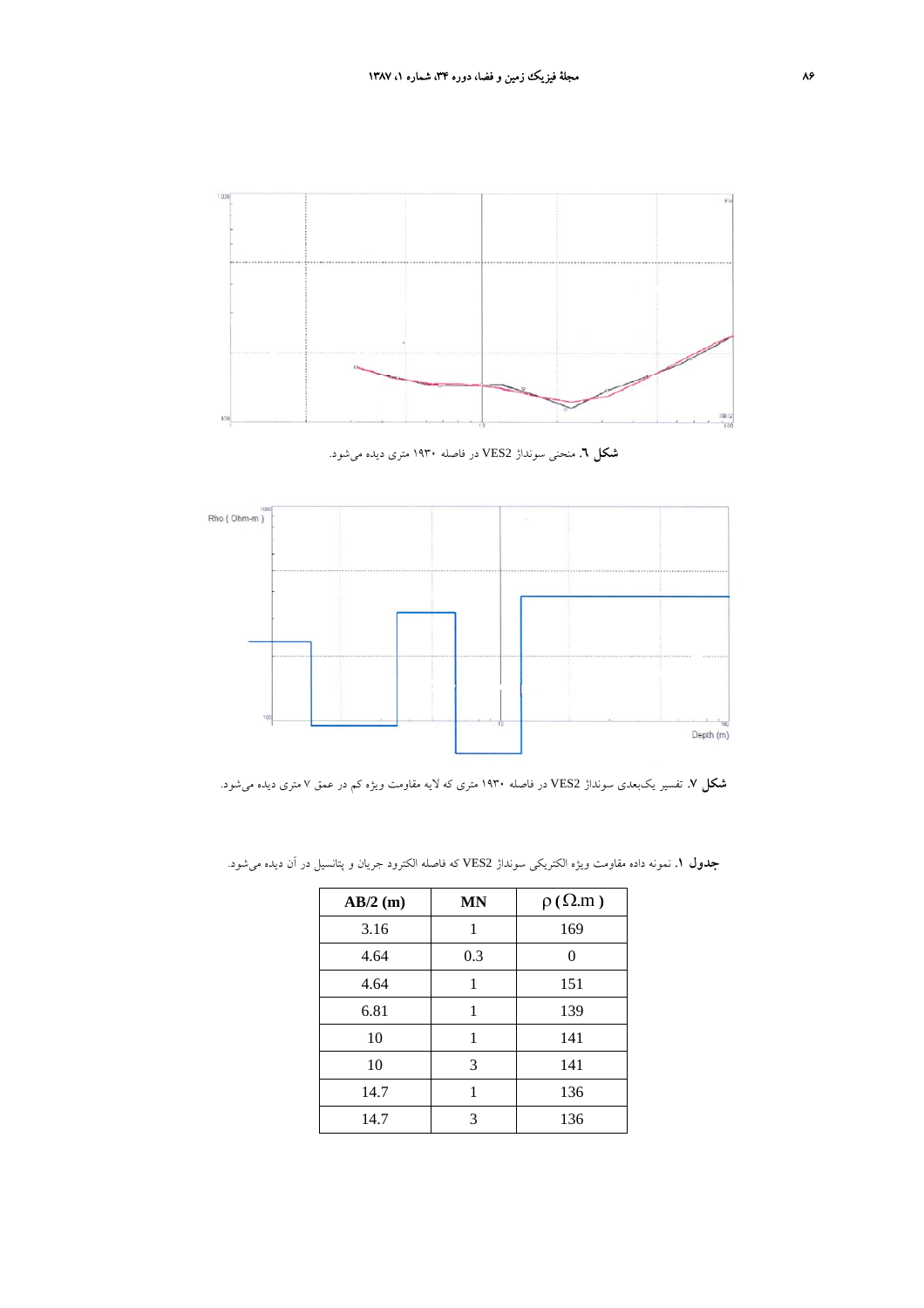| 111 | 3  | 21.5 |
|-----|----|------|
| 150 | 3  | 31.6 |
| 122 | 10 | 31.6 |
| 171 | 3  | 46.4 |
| 143 | 10 | 46.4 |
| 166 | 10 | 68.1 |
| 212 | 30 | 68.1 |
| 210 | 10 | 100  |
| 266 | 30 | 100  |

| ادامهٔ جدول ۱ |  |
|---------------|--|
|---------------|--|

براي صرفهجويي در زمان و هزينه، و همچنين بالابردن ميزان دقت و اطمينان در مطالعات آبيابي، بهويژه در محيطهاي درز و شكافدار سنگي ترجيحاً ميتوان ابتدا با روش VLF محدودة بيهنجاريهاي احتمالي را تعيين كرد و سپس با اجراي عمليات مقاومت ويژة الكتريكي و استفاده از فنون تفسير از جمله وارونسازي دوبعدي دادهها، محل دقيقي براي حفر چاه ارائه ساخت. بديهي است استفادة توأم از دو روش يادشده ميزان موفقيت اكتشاف را تا حد قابل ملاحظهاي بالا خواهد برد.

**تشكر و قدرداني**  بدينوسيله از آقاي مهندس حبيبي از شركت تلهكابين توچال بهخاطر كمك در اجراي عمليات صحرايي و آقاي مهندس عليزاده به سبب اجراي عمليات سونداژزني مقاومت ويژه الكتريكي و آقاي مهندس ثنايي براي كمك در تنظيم مقاله تشكرو قدرداني بهعمل ميآيد.

**منابع** 

اسديان، م،. ،1372 روش EM-VLF و كاربرد آن در اكتشاف قناتها با استفاده از دستگاه -ABEM WADI، پاياننامة كارشناسي ارشد، مؤسسة ژئوفيزيك دانشگاه تهران.

اميني، ن،. ،1382 تفسير دادههاي VLF، سمينار كارشناسي ارشد، مؤسسة ژئوفيزيك دانشگاه تهران.

- حسنشاهي، هـ،. ،1374 اكتشاف الكترومغناطيسي آبهاي زيرزميني در باند فركانسهاي خيلي پايين (VLF (با استفاده از دستگاه WADI-ABEM، پاياننامة كارشناسي ارشد، مؤسسة ژئوفيزيك دانشگاه تهران.
- حفيظي، م. ك،. ،1381 تشخيص آلودگي نفتي آب زيرزميني با روش مقاومت ويژه الكتريكي و VLF، گزارش نهايي طرح پژوهشي شماره 652/2/8877 دانشگاه تهران.
- يساقي، ع،. ،1368 تحليل ساختاري و تكوين زمين ساختي جنوب باختري البرز (شمال تهران)، پاياننامة كارشناسي ارشد، دانشگاه تربيت مدرس.
- Benson, A. K., Payne, K. L., and Stubben, M. A., 1997, Mapping groundwater contamination using DC resistivity and VLF geophysical methods-A case study, Geophysics, **62**, 80-88.
- Bernard, J., and Valla, P., 1991, Groundwater exploration in fissured media with electrical and VLF methods, Geoexploration, **27**, 81-91.
- Dedual, E., 1967, Zur geologic des mittleren and vnteren Karaj- tales, zentral-Elburz (Iran), Eidgen. Tech. Hochsch. Umir. Zurich, mitt. Geol. Just. N. F., **76**, 123 pp.
- Fraser, D. C., 1969, Contouring of VLF- EM data, Geophysics, **34**, 958-67.
- Greenhouse, J. P., and Harris, R. D., 1983, Migration of contaminants in groundwater at a